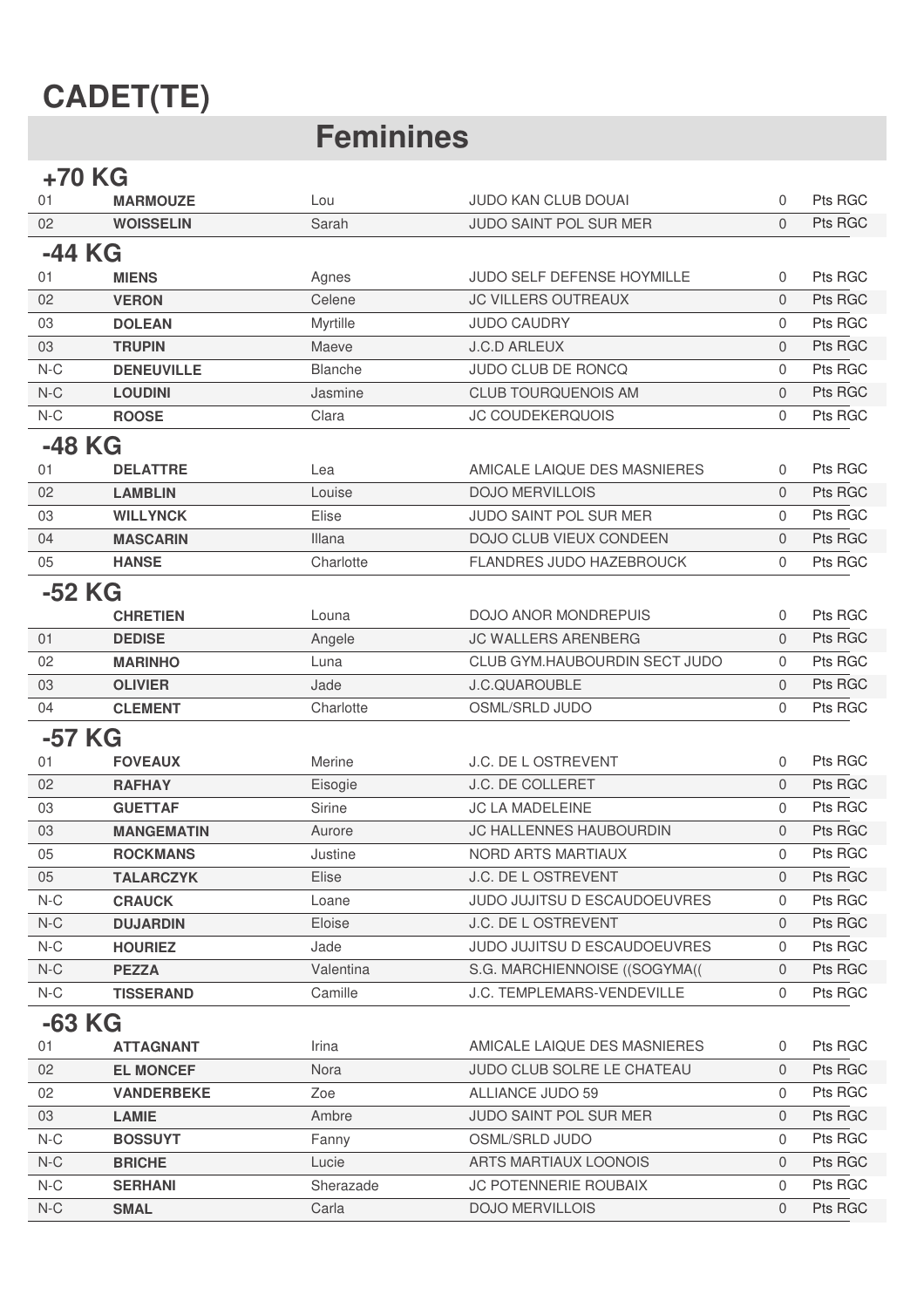# **CADET(TE)**

# **Feminines**

#### **-70 KG**

| 01    | <b>BOBOZO</b>           | Celya  | JC HALLENNES HAUBOURDIN             | Pts RGC |
|-------|-------------------------|--------|-------------------------------------|---------|
| 02    | <b>MOREL</b>            | Emy    | <b>JUDO JUJITSU CLUB ANNOEULLIN</b> | Pts RGC |
| 03    | <b>PORZIEMSKY</b>       | Zelie  | JUDO SAINT POL SUR MER              | Pts RGC |
| 03    | <b>SELMANE</b>          | Lisa   | ALLIANCE JUDO 59                    | Pts RGC |
| $N-C$ | <b>BEAUVOIS DUSENNE</b> | Maeva  | <b>JC VILLERS OUTREAUX</b>          | Pts RGC |
| $N-C$ | <b>PLUCHARD</b>         | Clara  | <b>JUDO CLUB DE PROUVY</b>          | Pts RGC |
| $N-C$ | <b>ROSSIGNOL</b>        | Roxane | OMNIS, MUNICIPAL SEQUEDINOIS        | Pts RGC |

### **Masculins**

| +90 KG   |                         |                |                                  |          |         |  |  |
|----------|-------------------------|----------------|----------------------------------|----------|---------|--|--|
| 01       | <b>LAMRI</b>            | Yann           | DOJO CLUB VIEUX CONDEEN          | $\Omega$ | Pts RGC |  |  |
| -46 KG   |                         |                |                                  |          |         |  |  |
| 01       | <b>EL BOUMESHOULI</b>   | Anas           | <b>J.C.BOUSSOIS</b>              | 0        | Pts RGC |  |  |
| 02       | <b>SCHINCARIOL</b>      | Elio           | <b>JC SAINGHIN EN MELANTOIS</b>  | $\Omega$ | Pts RGC |  |  |
| $-60$ KG |                         |                |                                  |          |         |  |  |
| 01       | <b>ASCOLESE</b>         | <b>Barnabe</b> | <b>IRIS CLUB DE CROIX</b>        | $\Omega$ | Pts RGC |  |  |
| 02       | <b>HOTTELET</b>         | Adam           | J.C. DE COLLERET                 | $\Omega$ | Pts RGC |  |  |
| 03       | <b>DEFOSSEZ</b>         | Yannis         | DOJO CLUB VIEUX CONDEEN          | $\Omega$ | Pts RGC |  |  |
| 03       | <b>DUMAS</b>            | <b>Noa</b>     | J.C. DE COLLERET                 | $\Omega$ | Pts RGC |  |  |
| 05       | <b>CULTRU</b>           | Antoine        | MARCQ JUDO                       | $\Omega$ | Pts RGC |  |  |
| 05       | <b>DEHOUVE</b>          | Simon          | <b>J.C.DE WAVRIN</b>             | $\Omega$ | Pts RGC |  |  |
| $-66$ KG |                         |                |                                  |          |         |  |  |
| 01       | <b>CATTEAU HOUSET</b>   | Denis          | <b>JUDO CLUB LINSELLOIS</b>      | $\Omega$ | Pts RGC |  |  |
| 02       | <b>DASSONNEVILLE</b>    | Goulwen        | <b>DOJO MERVILLOIS</b>           | $\Omega$ | Pts RGC |  |  |
| 03       | <b>STORDEUR</b>         | Evan           | JC HALLENNES HAUBOURDIN          | $\Omega$ | Pts RGC |  |  |
| -73 KG   |                         |                |                                  |          |         |  |  |
| 01       | <b>QUERLEU</b>          | Victor         | JUDO JUJITSU D ESCAUDOEUVRES     | $\Omega$ | Pts RGC |  |  |
| 02       | <b>POLY RIGONI</b>      | Vincent        | JUDO CLUB SOLRE LE CHATEAU       | $\Omega$ | Pts RGC |  |  |
| 03       | <b>CHEVALIER</b>        | Alberick       | <b>J.C.D ARLEUX</b>              | $\Omega$ | Pts RGC |  |  |
| -81 KG   |                         |                |                                  |          |         |  |  |
| 01       | <b>BERGER</b>           | Barnabe        | <b>JC SAINGHIN EN MELANTOIS</b>  | $\Omega$ | Pts RGC |  |  |
| -90 KG   |                         |                |                                  |          |         |  |  |
| 01       | <b>THIRY</b>            | Milo           | <b>CLUB L.LAGRANGE HELLEMMES</b> | $\Omega$ | Pts RGC |  |  |
|          | <b>ILININD / CENIND</b> |                |                                  |          |         |  |  |

### **JUNIOK / SENIOK**

### **Feminines**

| +78 KG   |                 |          |                            |  |         |  |  |
|----------|-----------------|----------|----------------------------|--|---------|--|--|
| 01       | <b>LAMENT</b>   | Prudence | <b>JC COUDEKERQUOIS</b>    |  | Pts RGC |  |  |
| 02       | <b>CARRE</b>    | Celine   | AM VALENCIENNOIS           |  | Pts RGC |  |  |
| $-52$ KG |                 |          |                            |  |         |  |  |
| 01       | <b>DESCAMPS</b> | Laura    | J.C.GONDECOURT             |  | Pts RGC |  |  |
| 02       | <b>HENNI</b>    | Candice  | JUDO CLUB SOLRE LE CHATEAU |  | Pts RGC |  |  |